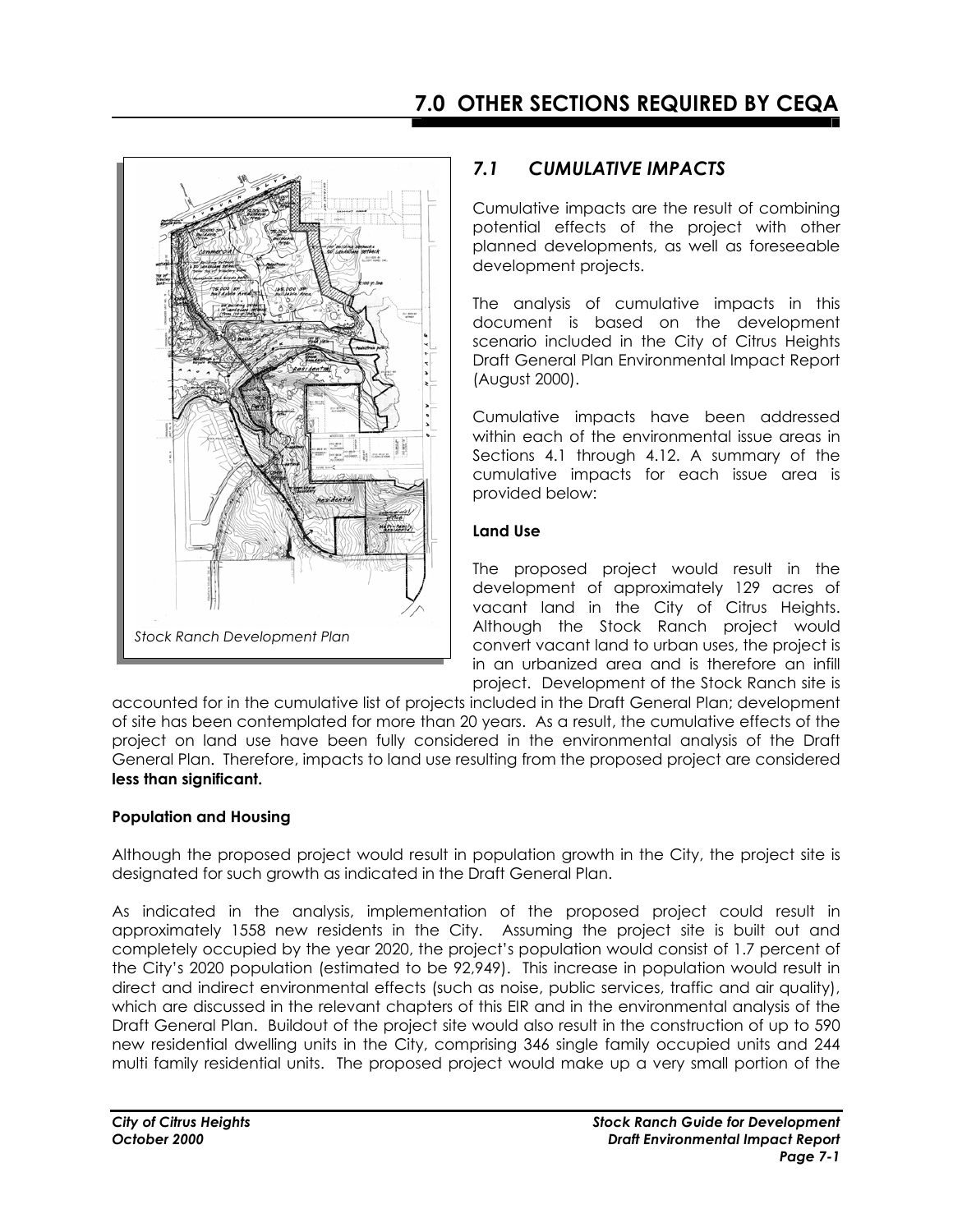# **7.0 OTHER SECTIONS REQUIRED BY CEQA**

City's housing stock at General Plan buildout, and would be within anticipated housing growth projections for the City. Impacts are considered to be **less than significant**.

#### **Noise**

*Note: The Noise section of this EIR includes a detailed discussion of cumulative noise levels. The following is a brief summary:* 

Cumulative traffic noise impacts along Sylvan Road, Auburn Boulevard, Greenback Lane and Fountain Square Drive are not anticipated to exceed the draft General Plan noise level criteria at proposed single-family residential areas within the project site (see the Noise section of this EIR for further information on potential impacts). This impact is considered **less than significant.** Residential outdoor activity areas located within 100 feet of the Sylvan Road centerline could be exposed to traffic noise levels in excess of the 60 dB Ldn exterior noise level criterion. This is considered a **significant impact** that could be mitigated to less than significant levels through construction of a property line sound wall or by locating outdoor activity areas 100 feet or more from the Stock Ranch Road centerline.

The proposed multi-family residential uses located adjacent to Sylvan Road and Stock Ranch Road could be exposed to noise levels exceeding the 60 dB Ldn exterior noise level criterion under cumulative conditions. This is considered a **significant impact** that could be mitigated to less than signficnant levels by locating a central common outdoor activity area inside of apartment complexes, at a minimum of 300 feet from the Sylvan Road centerline, and 100 feet from the Stock Ranch Road centerline. This will provide an adequate setback from the roadways, and take advantage of shielding from multi-family unit buildings.

The existing single-family residences (Stock Village 1) adjacent to Stock Ranch Road are screened from the roadway by an existing 10-foot combination berm/concrete block barrier. This feature would provide sufficient protection from cumulative traffic noise levels generated along Stock Ranch Road. Therefore, noise impacts to residences adjacent to Stock Ranch Road are considered **less than significant.**

#### **Transportation and Circulation**

The proposed project would worsen at congestion Auburn Boulevard/Sylvan Road, Auburn Boulevard/San Tomas Drive and Greenback Land/San Juan Avenue under cumulative conditions for Scenario 1 (385,000 square feet of development north of Arcade Creek). This is considered a **significant impact**. This impact can be mitigated to an acceptable level at Auburn Boulevard/Sylvan Road by constructing a second left-turn lane on the northbound approach to the Auburn Boulevard/Sylvan Road/Old Auburn Road intersection in addition to the City's planned CIP improvements. Impacts at Auburn Boulevard/Sylvan Road could be mitigated by installing a second left-turn lane on the northbound approach to the Auburn Boulevard/Sylvan Road/Old Auburn Road intersection.However, no feasible mitigation measures are available to reduce delay times at the intersection of Greenback Lane and San Juan Avenue. Therefore, this impact is considered **significant and unavoidable.** 

The proposed project would worsen congestion at three intersections under cumulative conditions for Scenario 2. This is considered a **significant impact.** Significant impacts and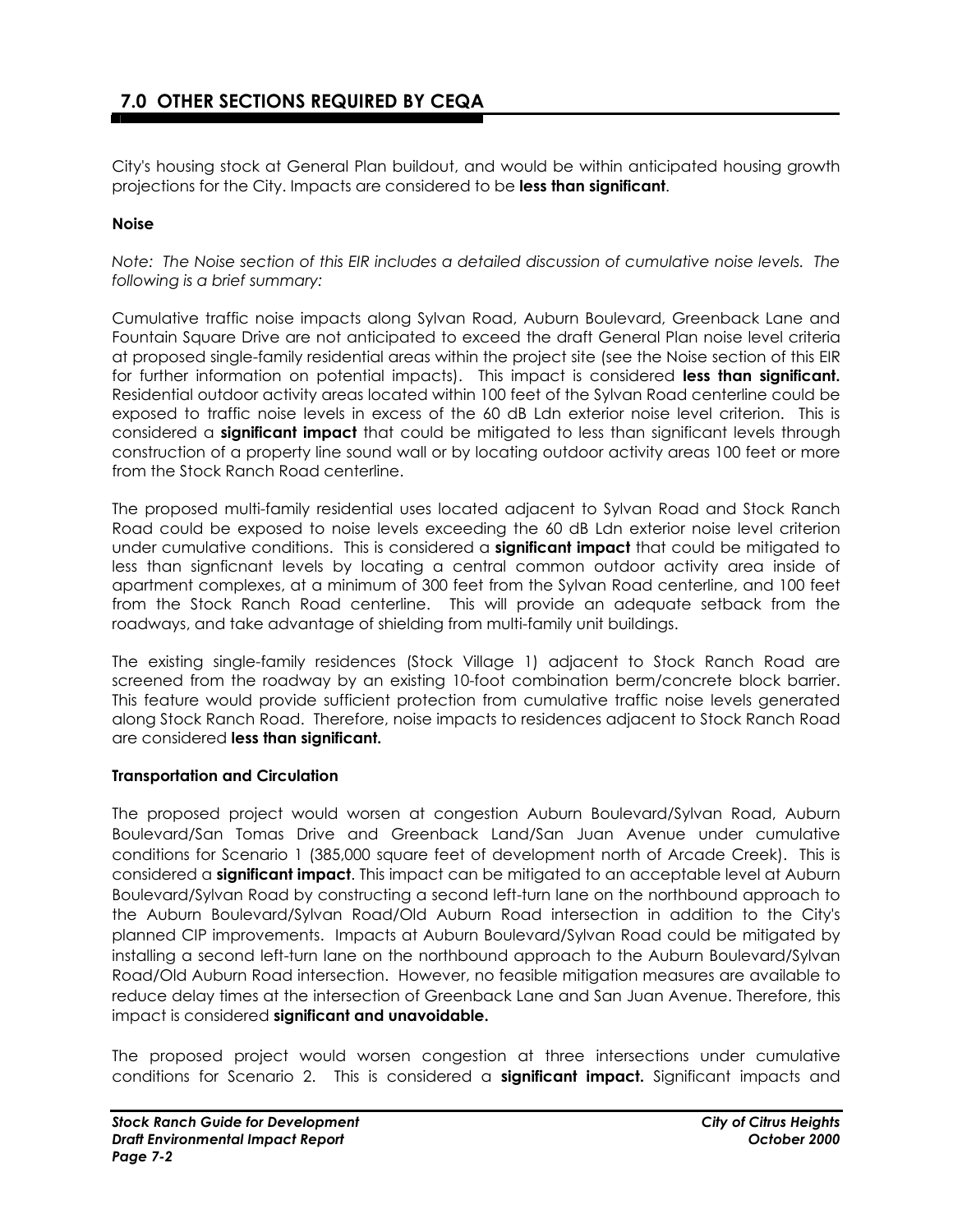mitigation measures identified for the intersections of Auburn Boulevard/Syvan Road, Auburn Boulevard/San Tomas Drive and Greenback Lane/San Juan Avenue would identical to those identified under Scenario 1, above. Impacts at Greenback Lane and San Juan Avenue would be significant and unavoidable. Development of Scenario 2 would result in extended delays at the Auburn Boulevard/Van Maren Lane intersection. A second westbound left-turn lane is needed at this intersection in order to maintain LOS D operations during the P.m. peak hour. Additionally, this improvement would reduce average vehicle delay to within five seconds of "No project" levels.Development of Scenario 2 would worsen conditions at the Auburn Boulevard/Raintree Drive/Central Project Driveway. A second westbound left-turn lane at this intersection would restore operations at the intersection to LOS C during the a.m. and p.m. peak hours. As additional mitigation, the project applicant should install a traffic signal at the Auburn Boulevard/Raintree Drive/Central Project Driveway intersection prior to the issuance of any building Certificate of Occupancy in the Auburn Commerce District. Implementation of these mitigation measures would lessen the project's (Scenario 2) impacts to less-than-significant levels at all intersections except the Greenback Lane/San Juan Avenue intersection, which would remain a **significant and unavoidable impact**.

#### **Human Health/Risk of Upset**

Performance of the environmental investigations as specified, remediation of hazardous materials or wastes, if any, identified during the audits, and conformance with the policies and actions referenced would protect health and safety of site workers, the public, and the environment, and reduce hazardous materials impacts to a **less-than-significant level**. The recommended mitigation measures would render the proposed project less than cumulatively significant.

#### **Air Quality**

Traffic generated by the project would increase cumulative local carbon monoxide concentrations. This is a **less-than-significant impact**, and does not require mitigation. Levels of carbon monoxide are expected to decrease as the average rate of emission from vehicles declines in conjunction with the increase in cleaner vehicles between 2000 and 2005. Therefore, predicted cumulative carbon monoxide concentrations do not exceed the state/federal ambient air quality standards.

#### **Hydrology and Water Quality**

The proposed project would incrementally increase the amount of impervious surfaces within the City. However, because the majority of the City is already developed and the fact that development would be required to comply with the General Plan goals/policies, as well as the NPDES requirements, the project is considered to be cumulatively **less than significant**.

Development of the project would increase the amount of non-point-source contamination (e.g. construction, vehicles, etc.). Runoff form residential and commercial uses typically include sediment, herbicides, pesticides, nutrients from fertilizers, organic debris, coloform, trash, grease, solvents, metals, slats and other contaminants. Runoff from streets and parking lots contains typical urban pollutants including oil, grease, fuel, rubber, heavy metals, solvents, coloform and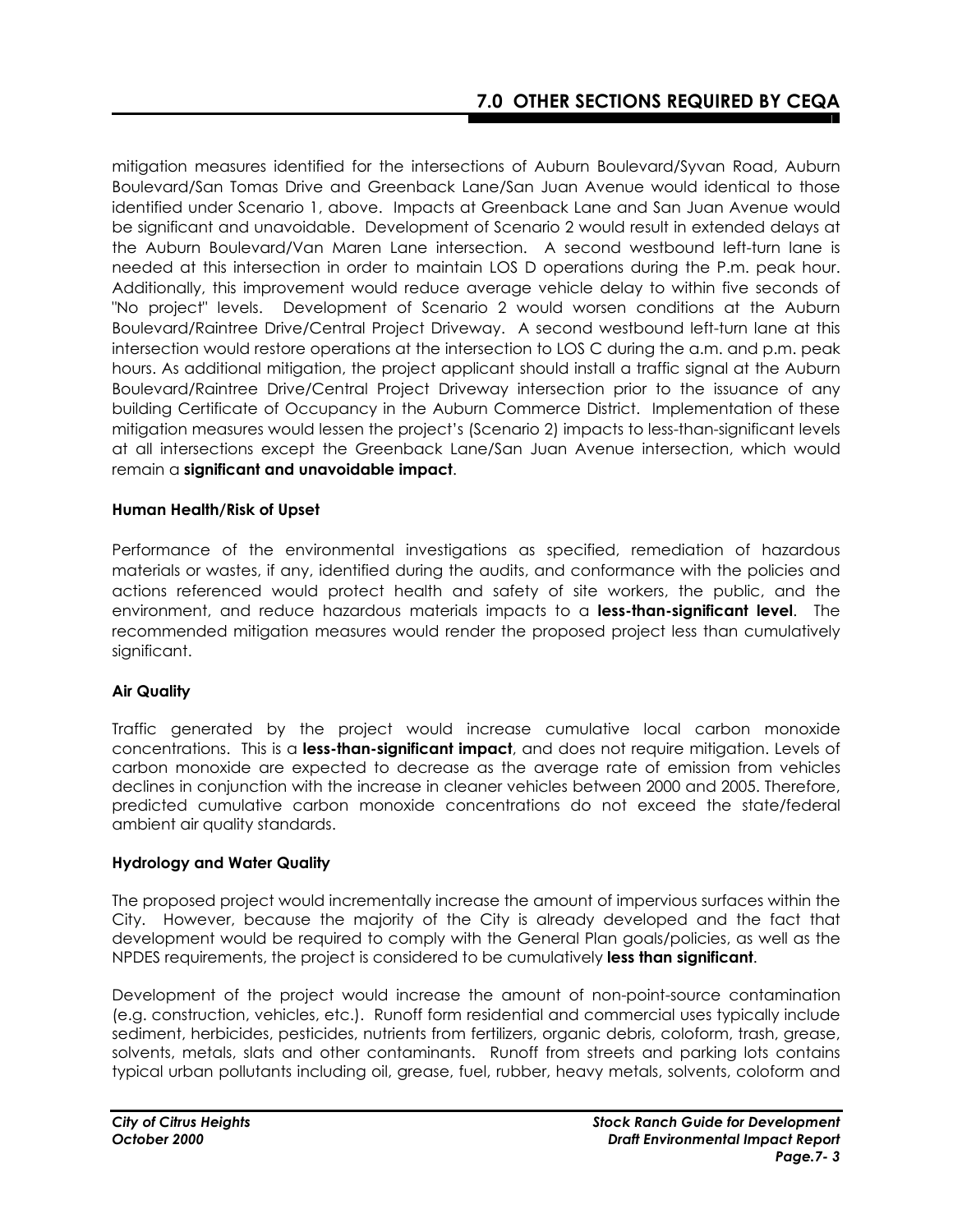trash. Motor vehicles exhaust also generates lead and particulates that could be picked up by runoff and carried into nearby surface water bodies such as Arcade Creek. This impact can be mitigated to **less than significant** levels by implementing the project-specific mitigation measures: develop a stormwater pollution prevention plan (SWPPP) for the project site; install on-site detention facilities and/or a catch basin filtration system designed to adsorb oil and grease, petroleum hydrocarbons and heavy metals to settle and capture pollutants to an acceptable degree before they are carried into the Creek system.

#### **Geology and Soils**

The proposed Stock Ranch project site is surrounded by urban and suburban development. Impacts associated with geology and soils would be site specific and are either less than significant or can be reduced to less than significant with implementation of the mitigation measures listed above. The proposed project is not anticipated to contribute to cumulative significant impacts related to geology and soils. Therefore, cumulative impacts **are less than significant**.

#### **Biological Resources**

Impacts to biological resources are considered to be cumulatively less than significant because the City is almost entirely built out. The proposed project would preserve the Arcade Creek corridor, which is the most valuable resource on the site. Therefore, cumulative impacts to biological resources would be **less than significant.** 

#### **Cultural Resources**

Impacts to cultural resources are considered to be cumulatively less than significant because the project site has limited possibility of possessing significant cultural or historical resources. In the event that previously unknown resources are discovered, project specific mitigation measures would reduce cumulative impacts to cultural resources to **less than significant levels**.

#### **Public Services and Utilities**

The proposed project would result in an incremental increase in the citywide demand for public services and utilities. However, development of the study area has been considered in the master plans for all services and utilities, and can be accommodated by existing systems or planned improvements. Therefore, cumulative impacts **are less than significant**.

#### **Visual Resources/Light and Glare**

Visual impacts resulting from the proposed project would cumulatively add to the urbanized character of the City. As the City is planned for infill in on the project site, this would not be a significant cumulative impact.

Increases in light and glare on the project site would add to the overall increase in light and glare created onsite. However, because the sources of light and glare (the project's commercial areas) are separated from other commercial areas in Citrus Heights, and because the project incorporates measures to reduce overspill of light and glare (such as directing light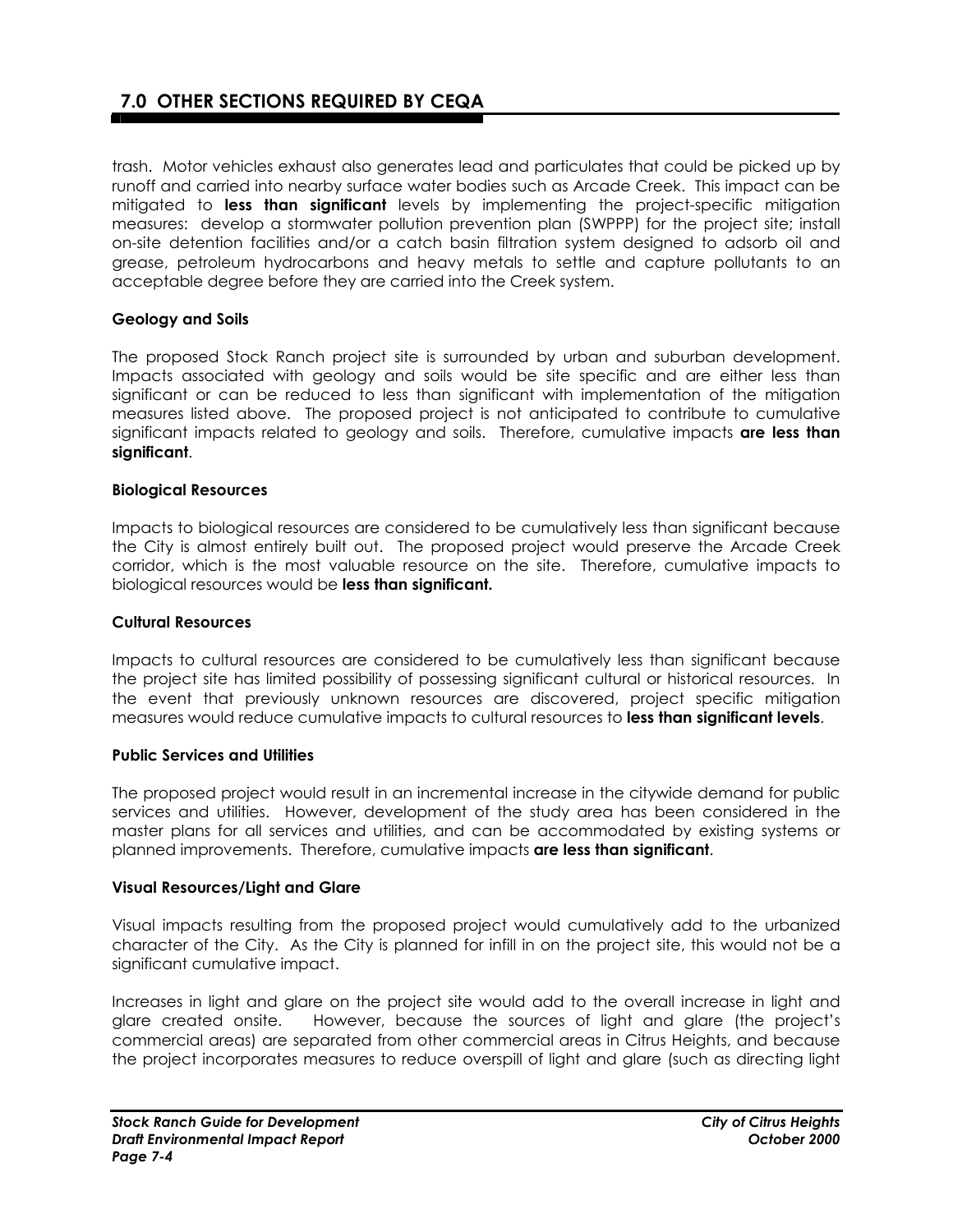sources downward and into the project site, this increase would not be cumulative with other sources of nighttime light in Citrus Heights. Therefore, cumulative impacts **are less than significant**.

## *7.2 SIGNIFICANT UNAVOIDABLE IMPACTS*

CEQA Guidelines Section 15126.2(b) requires an EIR to discuss unavoidable significant environmental effects, including those that can be mitigated but not reduced to a level of insignificance. In addition, Section 15093(a) of the CEQA Guidelines allows the decision-making agency to determine if the benefits of a proposed project outweigh the unavoidable adverse environmental impacts of implementing the project. The City of Citrus Heights can approve a project with unavoidable adverse impacts if it prepares a "Statement of Overriding Considerations" setting forth the specific reasons for making such a judgement. Based on the environmental analysis in Sections 4.1 through 4.12, the proposed project would result in the following significant and unavoidable impacts:

### **Transportation and Circulation**

**Scenario 1 - Existing Conditions.** Operations at the intersection of Greenback Lane and San Juan Avenue would worsen from LOS C to LOS D during the a.m. peak hour and the average delay would increase by more than five seconds per vehicle during the p.m. peak hour where operations are already at LOS D. Since no feasible mitigation measures are available, this impact is considered **significant and unavoidable**.

Operations at the intersection of Auburn Boulevard/Raintree Drive/Central Project Drive would worsen to LOS D during the p.m. peak hour. Because of the uncertainty surrounding acquisition of the right-of-way necessary to construct a second westbound left-turn lane at this intersection, this impact is considered **significant and unavoidable**.

**Scenario 1 & 2- Existing Conditions:** Both scenarios would result in increased traffic on Carriage Drive that already exceeds the City's threshold of 3,000 vehicles per day. Because it is unknown whether measures will be available to reduce traffic levels on Carriage Drive to "no project" levels, this impact is considered **significant and unavoidable**.

**Scenario 1 - Cumulative Conditions.** Project traffic would worsen operations at the intersection of Greenback Land and San Juan Avenue from LOS D to LOS E during the a.m. peak hour and exacerbate LOS F operations during the peak hour (average delay would increase by more than five seconds per vehicle). No feasible mitigation measures are available, therefore this impact is considered **significant and unavoidable**.

#### **Air Quality**

**Regional Air Quality Impacts from Project Uses.** Project related emissions of ozone precursors and PM10 would exceed the SMAQMD's thresholds of significance. Mitigation measures 4.6.2a and 4.6.2b would not be sufficient to reduce operational emissions of ROG and NOx to below the SMAQMD thresholds. Therefore, new emissions from the project traffic remain **significant** after mitigation